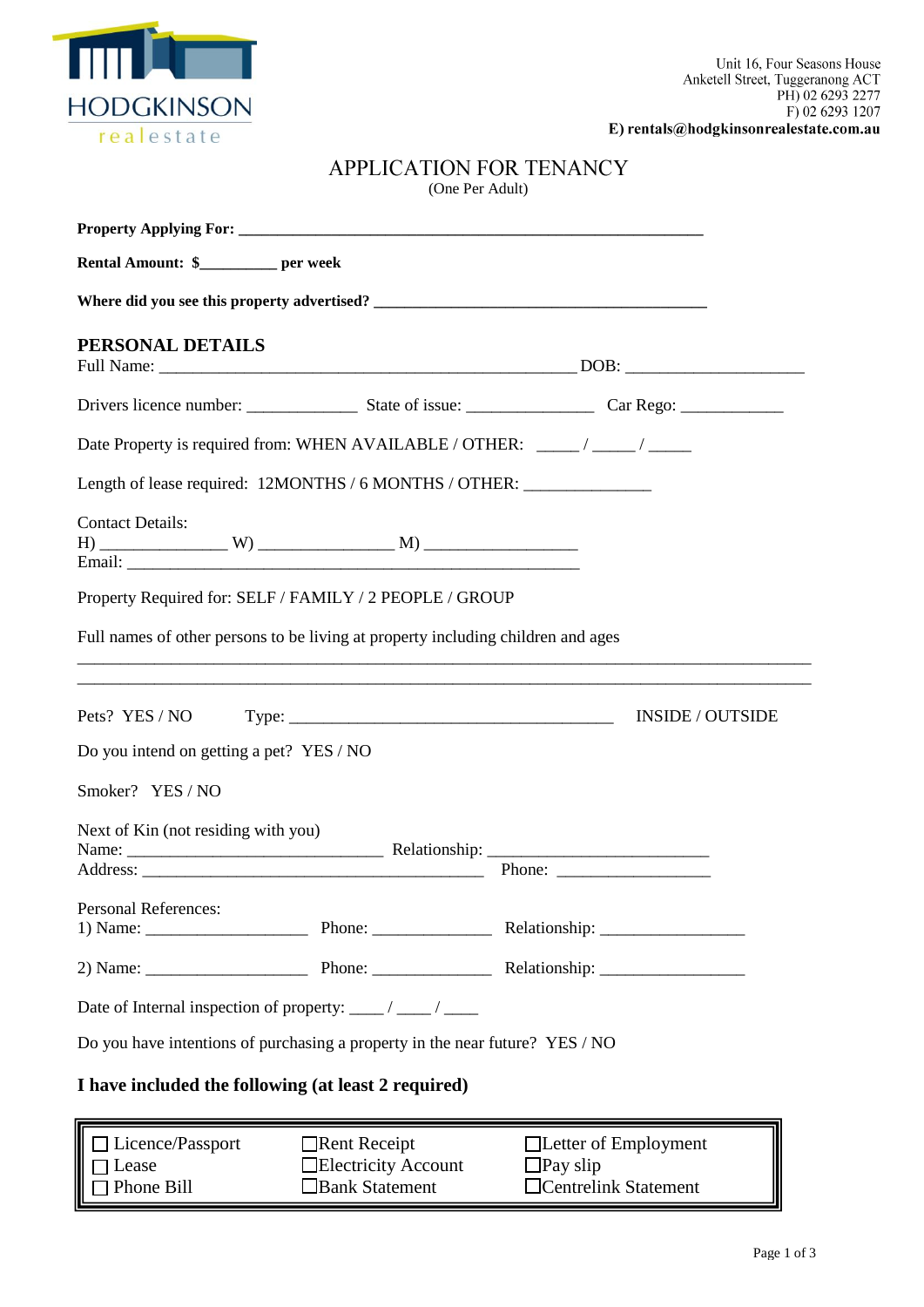|                                                                                                                                                                                                                 | Unit 16, Four Seasons House<br>Anketell Street, Tuggeranong ACT                                                                                                                                                                                                                                                                              |  |  |
|-----------------------------------------------------------------------------------------------------------------------------------------------------------------------------------------------------------------|----------------------------------------------------------------------------------------------------------------------------------------------------------------------------------------------------------------------------------------------------------------------------------------------------------------------------------------------|--|--|
| <b>HODGKINSON</b>                                                                                                                                                                                               | PH) 02 6293 2277<br>F) 02 6293 1207                                                                                                                                                                                                                                                                                                          |  |  |
| realestate<br><b>CURRENT ADDRESS:</b>                                                                                                                                                                           | E) rentals@hodgkinsonrealestate.com.au                                                                                                                                                                                                                                                                                                       |  |  |
|                                                                                                                                                                                                                 |                                                                                                                                                                                                                                                                                                                                              |  |  |
|                                                                                                                                                                                                                 |                                                                                                                                                                                                                                                                                                                                              |  |  |
|                                                                                                                                                                                                                 |                                                                                                                                                                                                                                                                                                                                              |  |  |
|                                                                                                                                                                                                                 |                                                                                                                                                                                                                                                                                                                                              |  |  |
| <b>OR</b><br>I own my own home, I am SELLING / LEASING / MOVING OUT                                                                                                                                             |                                                                                                                                                                                                                                                                                                                                              |  |  |
| <b>PREVIOUS ADDRESS:</b>                                                                                                                                                                                        |                                                                                                                                                                                                                                                                                                                                              |  |  |
|                                                                                                                                                                                                                 |                                                                                                                                                                                                                                                                                                                                              |  |  |
|                                                                                                                                                                                                                 |                                                                                                                                                                                                                                                                                                                                              |  |  |
|                                                                                                                                                                                                                 |                                                                                                                                                                                                                                                                                                                                              |  |  |
|                                                                                                                                                                                                                 |                                                                                                                                                                                                                                                                                                                                              |  |  |
| Have you ever:<br>Had any matters in front of a tribunal? $Y/N$<br>Been issued with a Notice to Vacate? Y/N                                                                                                     |                                                                                                                                                                                                                                                                                                                                              |  |  |
| <b>EMPLOYMENT DETAILS:</b>                                                                                                                                                                                      |                                                                                                                                                                                                                                                                                                                                              |  |  |
|                                                                                                                                                                                                                 |                                                                                                                                                                                                                                                                                                                                              |  |  |
|                                                                                                                                                                                                                 |                                                                                                                                                                                                                                                                                                                                              |  |  |
|                                                                                                                                                                                                                 |                                                                                                                                                                                                                                                                                                                                              |  |  |
| **If self employed please provide accountants details and statement of income from last financial year**<br>**If student, please provide proof of income source**                                               |                                                                                                                                                                                                                                                                                                                                              |  |  |
| PREVIOUS EMPLOYMENT:                                                                                                                                                                                            |                                                                                                                                                                                                                                                                                                                                              |  |  |
|                                                                                                                                                                                                                 |                                                                                                                                                                                                                                                                                                                                              |  |  |
|                                                                                                                                                                                                                 |                                                                                                                                                                                                                                                                                                                                              |  |  |
|                                                                                                                                                                                                                 |                                                                                                                                                                                                                                                                                                                                              |  |  |
| found unavailable<br>am successful<br>• I confirm that I have sighted both the interior and exterior of the property of which I am applying for.<br>• I give permission for referee's nominated to be contacted | PLEASE NOTE: INITIAL PAYMENT MUST BE MADE BY BANK CHEQUE OR MONEY ORDER<br>• I acknowledge that I make no claim or demand nor commence litigation against the lessor or his agent should the premises be<br>• The renting book can be obtained from The Commissioner for Fair Trading and I understand that I should consider this book if I |  |  |
| $\bullet$ I do / do not need an interpreter<br>my bank account                                                                                                                                                  | • Should I be successful, I agree to make rental payments in the following manner:- Cheque, Money Order, Direct transfer from<br>• For group applications, I agree to make one full rental payment to Hodgkinson Real Estate and to nominate one applicant main                                                                              |  |  |

point of contact

APPLICANT SIGN: \_\_\_\_\_\_\_\_\_\_\_\_\_\_\_\_\_\_\_\_\_\_\_\_\_\_\_\_\_\_\_\_\_\_\_\_\_\_\_ DATE: \_\_\_\_\_\_ / \_\_\_\_\_\_ / \_\_\_\_\_\_